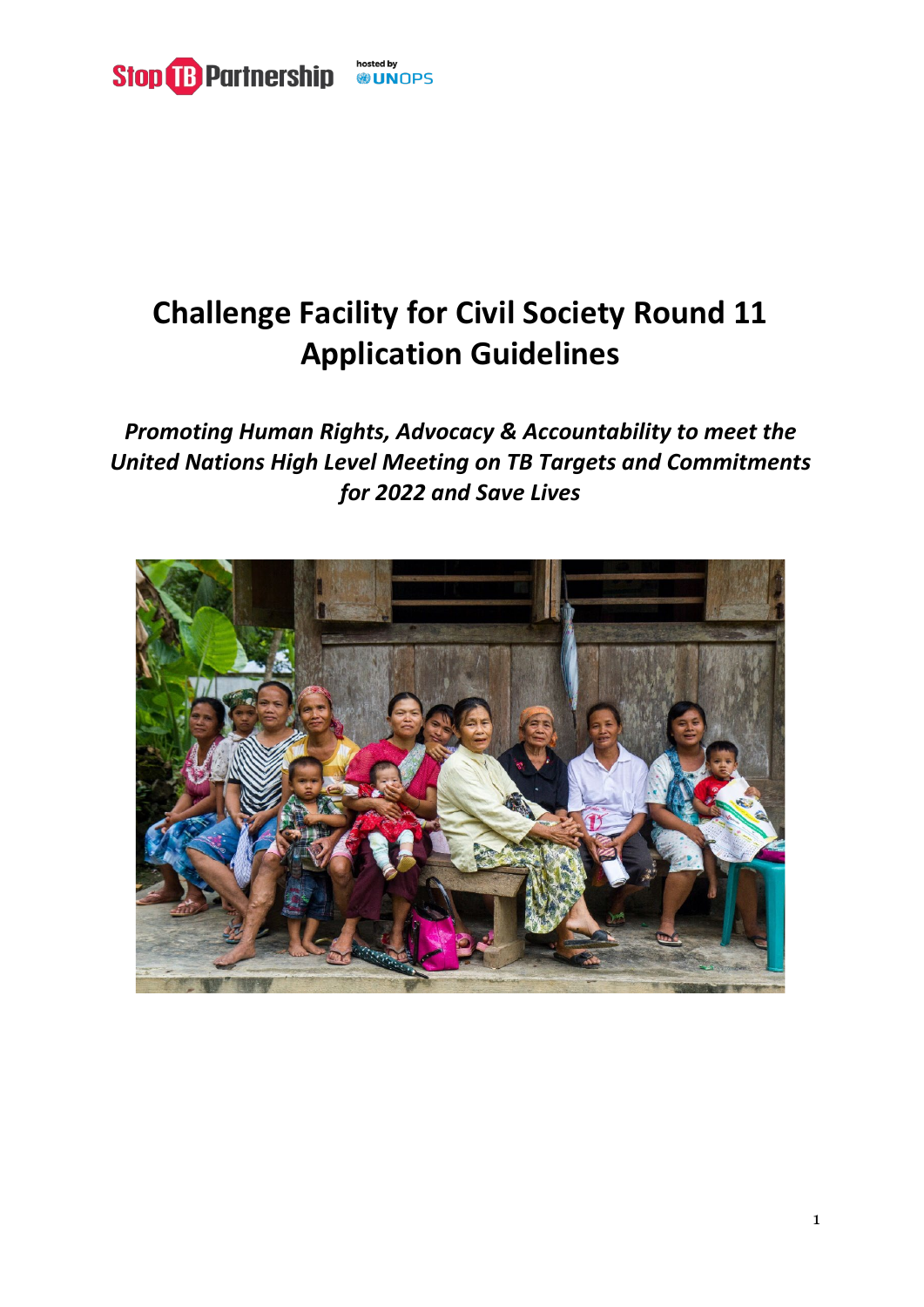

## **Table of Contents**

- **1. Purpose of the Guidelines**
- **2. General Application Information**
- **3. Using the Online Application Form**
- **4. The Application**

**Section 1** Application Terms **Section 2** Background of Lead Applicant Organization **Section 3** General Applicant Information **Section 4** General Proposal Information **Section 5** Work-plan and budget **Section 6** Supporting documents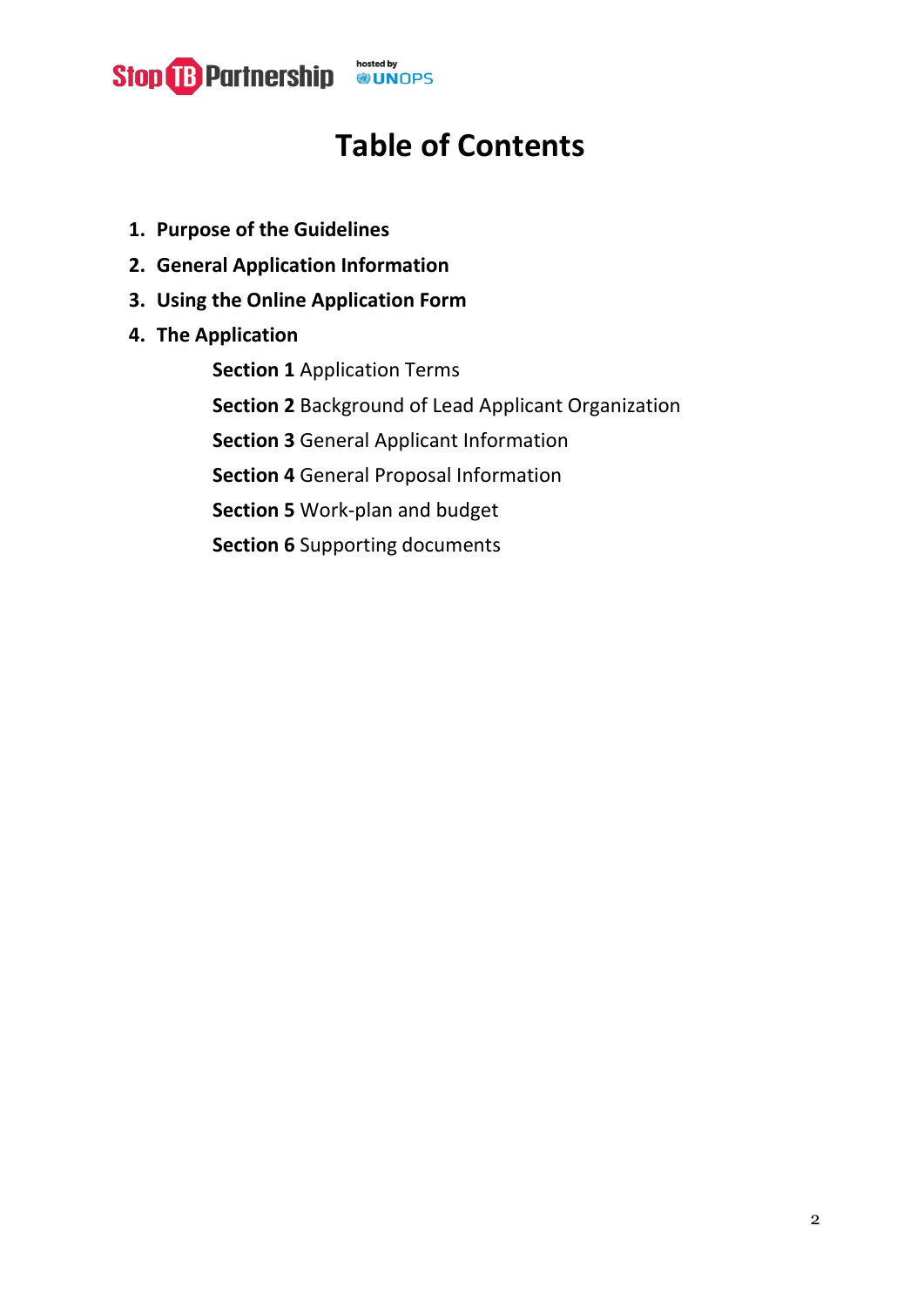

#### **Purpose of the Guidelines**

This document explains how to complete the Challenge Facility for Civil Society Round 11 online application.

#### **General Application Information**

- Should you have any questions on the application process please send these to [cfcs@stoptb.org](mailto:cfcs@stoptb.org) by 23 February 2022 – all questions and answers will be shared publicly on the CFCS website and application site on 25 February 2022.
- The application period will close at **18:00 Central European Time on Monday 14 March 2022**
- All applications must be submitted using the Online Application Form. Applications received by email will **not** be accepted.
- All applications must be submitted in English.
- All sections of the Online Application Form must be marked as "Complete" by the closing date (**14 March 2022 at 18:00 Central European Time**) with the exception of Section 5 which will say "Download". Applications with incomplete sections after the closing date and time will **not** be accepted.
- All applicants will be notified by email **30 July 2022** whether their application was successful or not.
- The application consists of:
	- 1. A proposal (Sections 1, 2,3,4)
	- 2. A Workplan & Budget (Section 5)
	- 3. Supporting Documentation (section 6)
- **Please note that the grant period for CFCS Round 11 is 18 months.**
- Organizations with the below-mentioned experience are eligible for CFCS Round 11 funding:
	- Legally registered with an active bank account.
		- If you are a TB affected community network interested in applying BUT are NOT yet registered, we recommend you collaborate with a registered community-based, civil society or non-governmental organization to submit a joint proposal. As part of that proposal you should include activities that can facilitate your legal registration
	- **TB** affected networks, non-governmental organizations and civil society organizations working in the above-mentioned countries or regions.
	- With at least 3 years of TB and Community, Rights and Gender Experience.
- Applications will be evaluated by an independent committee against the following criteria:

| <b>No</b>               | <b>Criteria</b>   | <b>Explanation</b>                                                          | Weight |
|-------------------------|-------------------|-----------------------------------------------------------------------------|--------|
| 1                       | Relevance         | The relevance of the project and the extent to which the project proposal   | 10%    |
|                         |                   | responds to the problems articulated.                                       |        |
| $\overline{2}$          | <b>Technical</b>  | The extent to which CRG principles have been incorporated into              | 50%    |
|                         | approach          | interventions and processes, relevance of the project within the current    |        |
|                         |                   | environment (COVID-19 / UN HLM 2022 targets), the extent to which the       |        |
|                         |                   | project leverages previous or existing TB CRG initiatives /investments, and |        |
|                         |                   | the clarity and relevance of the workplan.                                  |        |
| $\overline{\mathbf{3}}$ | Sustainability    | The extent to which the project proposal demonstrates capacity to manage    | 20%    |
|                         | and Resilience    | risk and to ensure the continuity of activities after the end of the grant. |        |
| $\overline{\mathbf{4}}$ | <b>Networking</b> | The extent to which the project proposal demonstrates strategic             | 10%    |
|                         | and reach         | partnership building, networking and reach.                                 |        |
| 5                       | Value for         | The extent to which the project demonstrates value for money and            | 10%    |
|                         | <b>Money</b>      | sustainability.                                                             |        |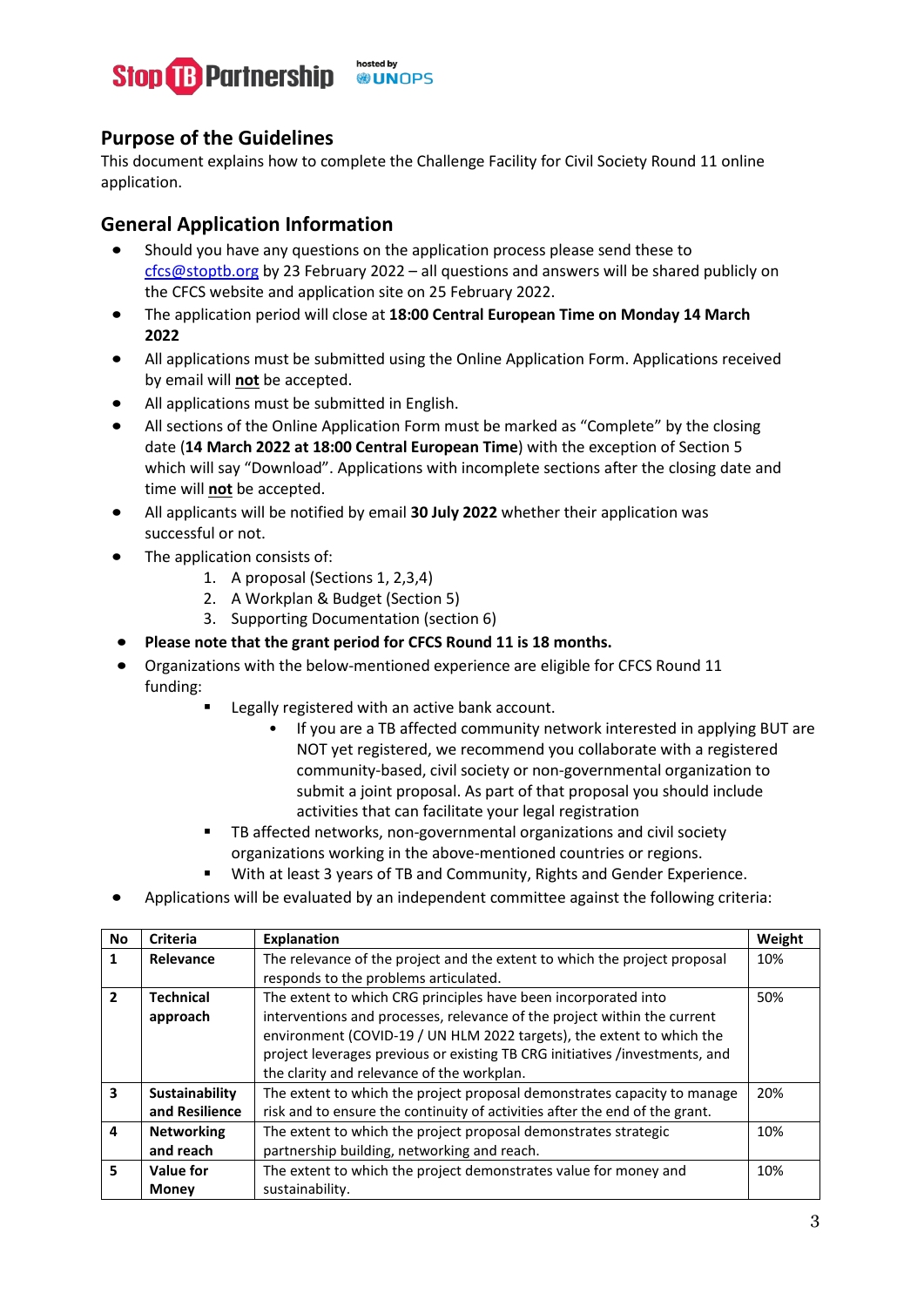

#### **Using the Online Application Form**

- 1. Please refer to th[e CFCS Information Note](https://www.stoptb.org/cfcs-round-11-information-note) and the resources available on th[e CFCS](https://www.stoptb.org/prioritize-people-human-rights-gender/fund-tb-communities-civil-society)  [webpages](https://www.stoptb.org/prioritize-people-human-rights-gender/fund-tb-communities-civil-society) to support your application.
- 2. To start the application process, click [here.](https://stoptb.org/global/awards/cfcs/r11/)
- 3. To start the process, click on "Start your online application". This will prompt you to enter your email address and to create a username and password.
- 4. If you have applied for CFCS funding in the past, you will need to create a new login specifically for Round 11 with a new username and password.
- 5. An email confirming your username and password will be sent to you from [cfcs@stoptb.org.](mailto:cfcs@stoptb.org)
- 6. If you lose this log in information, please check your inbox for the email from [cfcs@stoptb.org.](mailto:cfcs@stoptb.org)
- 7. You can contact [cfcs@stoptb.org](mailto:cfcs@stoptb.org) for support.
- 8. You can log into your application at any time by using the same username and password.
- 9. You do not have to complete the application in one session. All progress will be saved each time you click '**Save Your Changes'** which is found at the bottom of each page.
- 10. Please make sure you save your application at regular intervals to avoid losing your answers. You must click 'Save Your Changes' before moving to a different section of the application.
- 11. To return to your application click [here](https://stoptb.org/global/awards/cfcs/r11/) and enter your username and password, where indicated and click 'Login'.
- 12. Once you have completed a section you can return to the homepage by clicking "Back to Home Page". If you click "Back to Home Page" before saving, any changes to the section will be lost.
- 13. The application has 6 sections, all of which must be completed. If a question does not apply, you can enter N/A or Not Applicable.
- 14. Section 5 Workplan & Budget: You will need to download the MS Excel file and complete it offline. Once the Workplan & Budget is complete, you will need to upload it under Section 6 "Supporting Documentation".
- 15. **Of note:** You will not submit a final version nor receive email confirmation of your submission. Provided all sections of the application are marked "Complete" by the application closing date, your application will be considered final and will pass to the review stage of the process. Note: Section 5 will always say "Download".
- 16. You will not be able to make any changes to your application after **18:00 Central European Time on 14 March 2022**.
- 17. We recommend that you save a copy of your completed application by going to "Print this application" from the home page.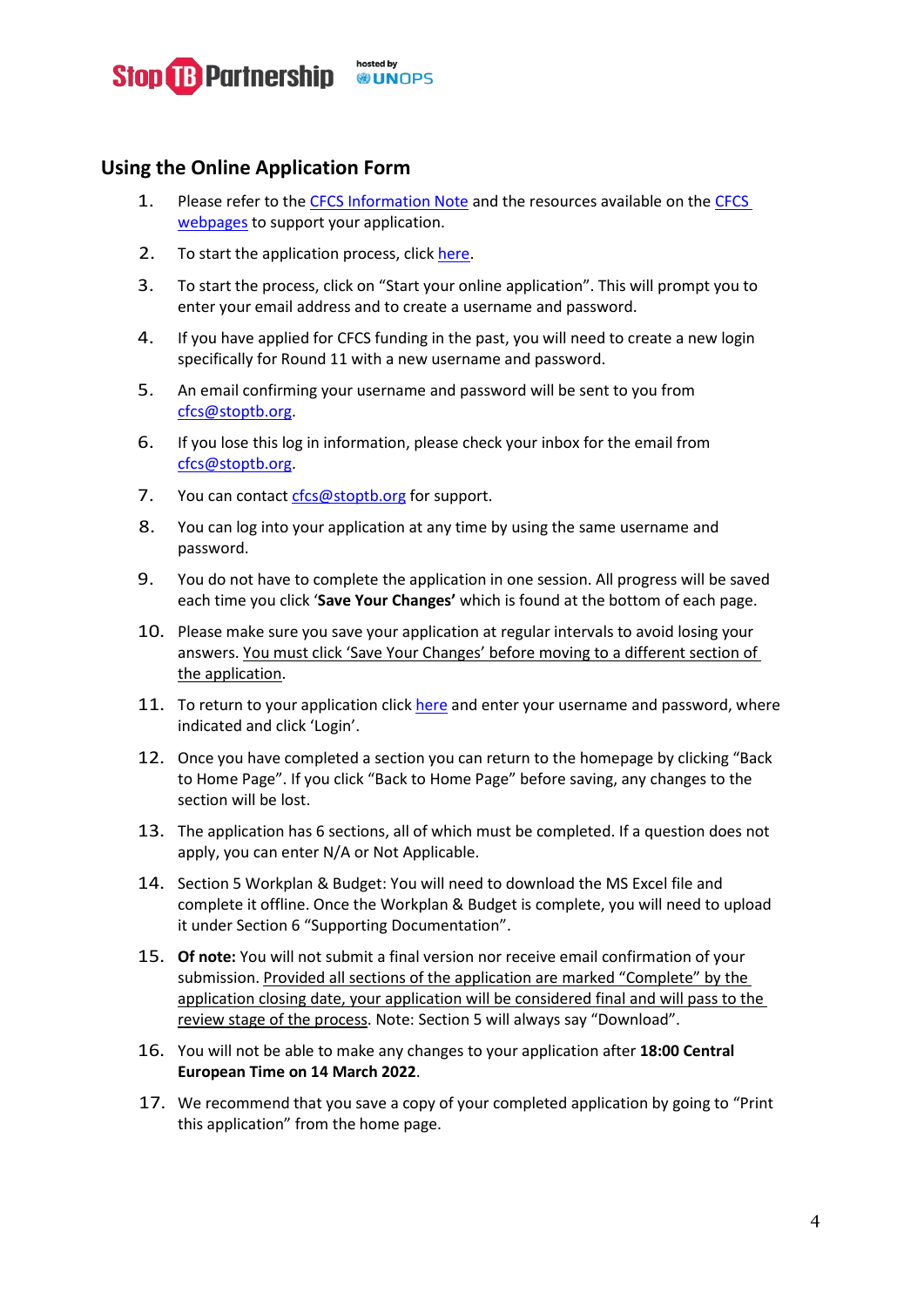

## **Section 1 – Application Terms**

Section 1 has three sections:

**1)** Since the Stop TB Partnership is hosted by the United Nations Office for Project Services (UNOPS), all calls for proposals and grant awarding follow UNOPS' procurement rules and regulations.

Please read each statement in the table carefully. Please acknowledge you have read and understood these terms by ticking all 5 boxes.

**You must provide the legal name of the lead applicant organization, with whom Stop TB Partnership/UNOPS would award a grant to.** It is important to note that the **legal name** provided will be included in the grant agreement and this must be **exactly the same** as the name which appears on the bank account where Stop TB Partnership / UNOPS will send funds.

- **2)** Please include the primary contact details of the Lead Applicant Organization.
	- First Name and Last Name of the primary contact
	- Title of the primary contact
	- Physical address of the led applicant organization
	- Email address of the primary contact
	- Telephone number of the primary contact
- **3)** Please include the names (in full) of the partners you propose to sub-grant to, as part of the application.
- **4)** If you plan to sub-grant, please indicate if one of your sub-grantees is a TB survivor network by selecting yes or no.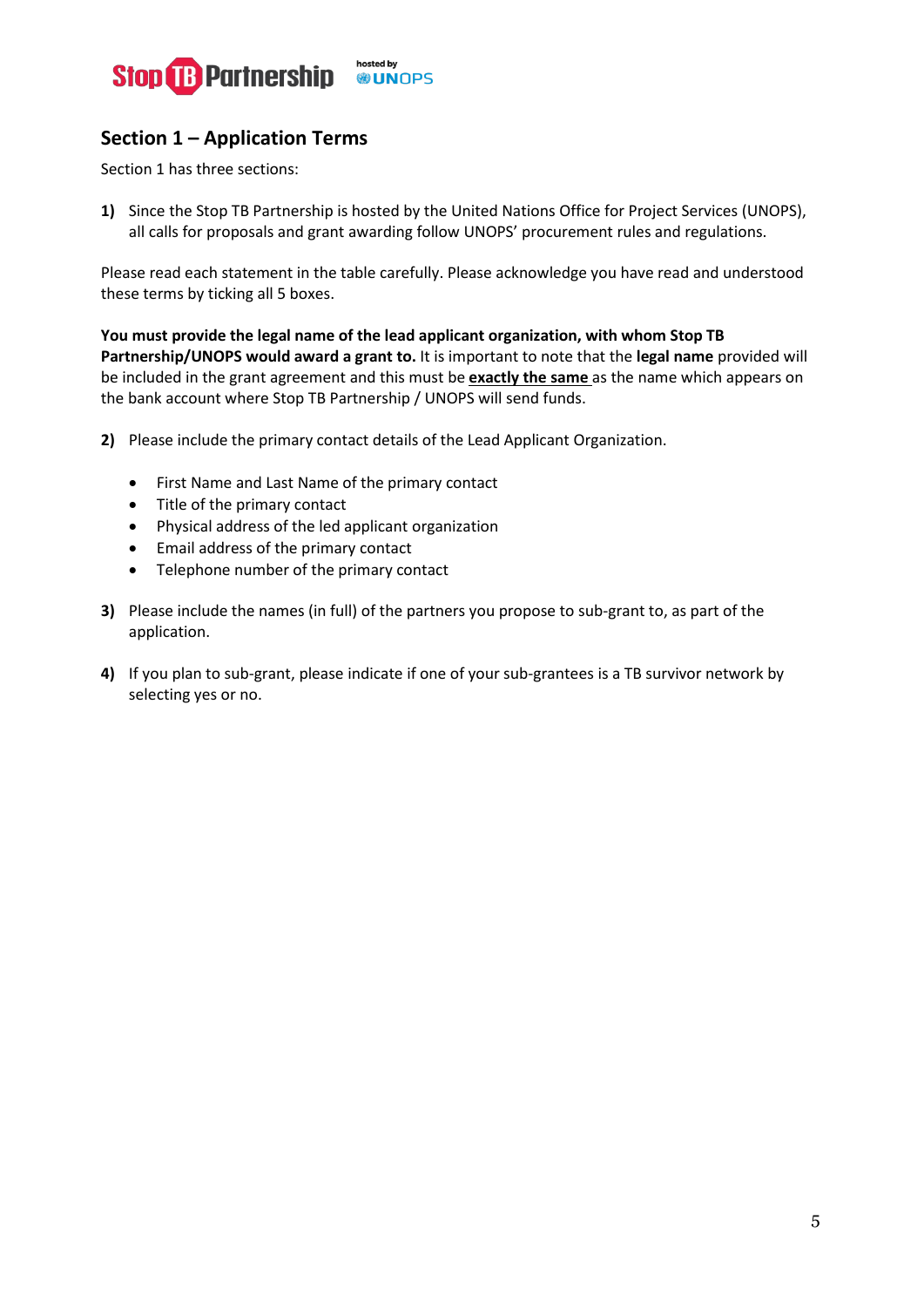

## **Section 2: Background of Lead Applicant Organization**

Section 2 has 11 questions.

Stop TB Partnership strongly believes in supporting TB affected community, community-based, and civil society organizations working at different levels and with different levels of experience.

The information provided in this section will help Stop TB Partnership/ UNOPS to better understand potential organizational support that may be provided during grant implementation should the application be successful. Answers to these questions will not be used to determine eligibility.

- 1. **Governance Board** Please indicate if the lead applicant organization has a Governance Board by selecting yes or no.
- 2. **Governance Manual** Please indicate if the lead applicant organization has a Governance Manual by selecting yes or no
- 3. **Financial Operational Manual** Please indicate if the lead applicant organization has a financial operational manual that includes clear direction on financial management, approvals, reporting procedures and systems by selecting yes or no.
- 4. **Auditing** Please indicate whether the lead applicant organization is regularly audited by a qualified external auditor by selecting yes or no. If yes, please indicate the most recent audit rating?
- 5. **Internationally recognized certifications** Please indicate whether the lead applicant organization holds any internationally recognized certifications (eg. ISO, etc.) by selecting yes or no.
- 6. **Human Resources Manual** Please indicate whether the lead applicant organization has a human resource manual with clearly defined recruitment, employment and a secretarial structure by selecting yes or no.
- 7. **Strategic Plan** Please indicate whether the lead applicant organization has an active Strategic Plan which articulates organizational plans, programmes, activities, expected results and established monitoring and evaluation processes of the same by selecting yes or no.
- 8. **Annual Budget Turnover** Please indicate the annual budget turnover in USD of the lead applicant organization for 2021 and 2020.
- 9. **Staff** Please indicate the number of staff in each category for the lead applicant organization
- 10. **Prior STP/UNOPS experience** Please indicate whether the lead applicant organization has prior experience with STP/UNOPS grant management policies/practices by selecting yes or no. If yes, please confirm through which mechanism (TB REACH, CFCS, other STP, other UNOPS...)
- 11. **Global Fund Support** Please indicate whether the lead applicant organization is a Principal Recipient (PR), Sub-Recipient (SR) or Sub-sub-Recipient (SSR) under a Global Fund grant by selecting yes or no. If yes, please select from the options provided.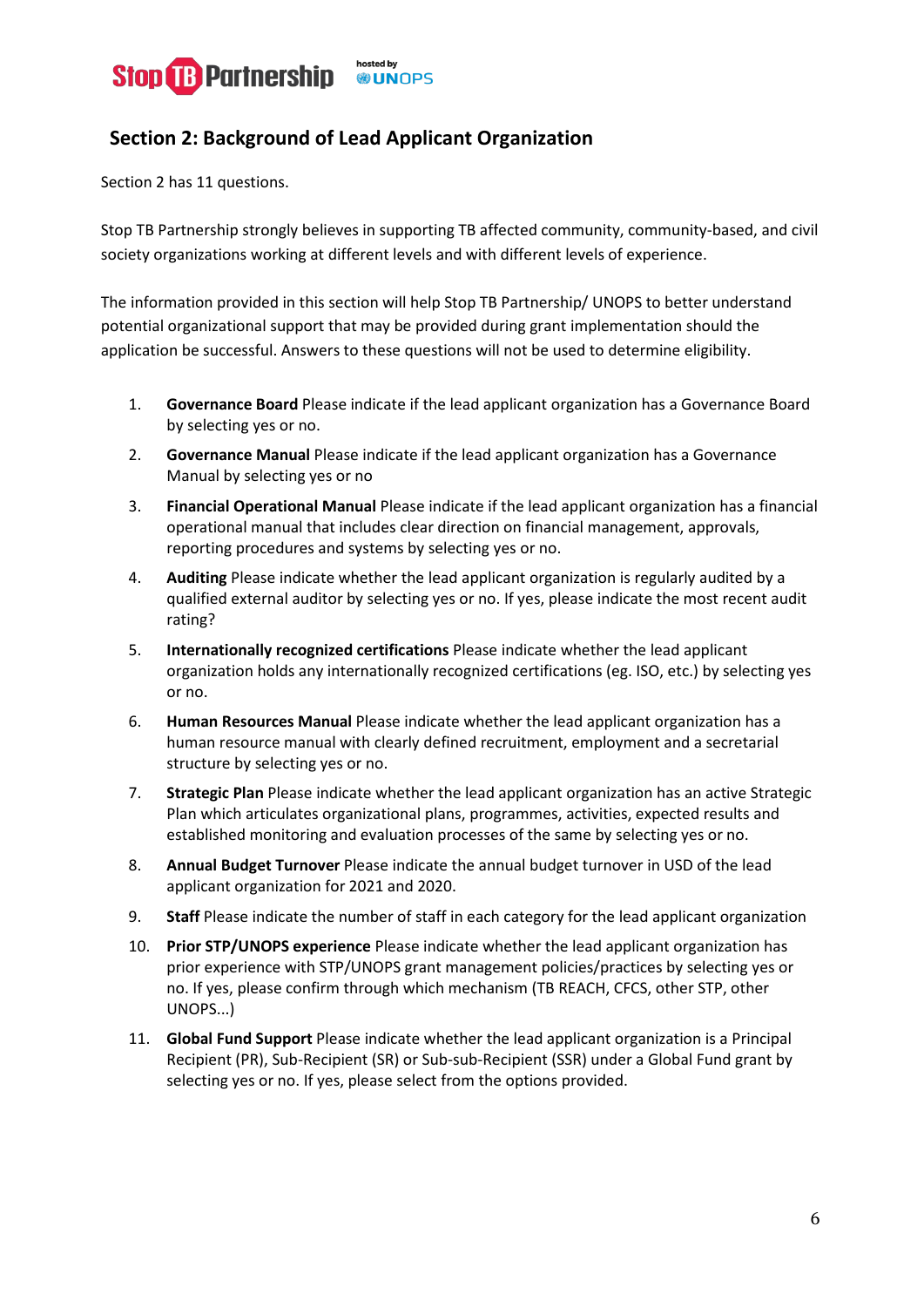

## **Section 3 – General Applicant Information**

Section 3 has 11 questions. This section will help determine whether your application is eligible for review.

- **1. Project Track:** Please be sure to select the correct track of funding: Track 1 is for country level proposals and Track 2 is for regional proposals. If applying under Track 1 please select a country. If applying under Track 2 please select a region.
- **2. Project Type:**
	- If you are an existing CFCS Round 10 grantee, please select "Scale-up of CFCS Round 10 grant".
	- If you are not an existing CFCS Round 10 grantee you should select "New Application".
- **3. Requested amount in USD**: Please indicate the total requested funding amount in USD to the nearest dollar. **This must match the total budget reflected in your Workplan & Budget** Excel file in Section 5.
	- Track 1 (Scale-up): you can apply for up to USD150,000.
	- Track 1 (New Applicant): you can apply for up to USD100,000.
	- Track 2: you can apply for up to USD200,000.
- **4. Organization Type:** Please check the box that most accurately describes the lead applicant organization. You may only check one box.
- **5. Operational Years:** How many years has the lead organization been operational? Note: the organization may have been operational before being legally registered. Please indicate **all** the years the lead applicant organization has been operational, i.e. before and after registration.
- **6. Legal registration**: Please indicate whether the lead organization is legally registered by answering yes or no.

Please note that it is mandatory to be registered to receive a STP/UNOPS grant. If you are a new organization that is not yet legally registered, we would encourage you to collaborate with another, legally registered organization who can act as the lead applicant organization and work with you to build and strengthen your organization and support the legal registration of your organization. This is highly recommended for networks of people affected by TB.

- **7. Track 1 registration confirmation:** If applying under Track 1 please indicate if the lead applicant organization is legally registered in the country where it plans to work by answering yes or no.
- **8. Track 2 country of registration:** If applying under Track 2 please indicate where the lead applicant organization is legally registered by choosing a country from the drop-down menu.
- **9. TB Experience:** Please indicate if the lead applicant organization has experience working on TB by answering yes or no. If yes, please indicate the number of years of experience.
- **10. CRG Experience:** Please indicate if the lead applicant organization has experience working on *Community, Rights and Gender* by answering yes or no. If yes, please indicate the number of years of experience. Note: This experience could be outside of TB (e.g. HIV/AIDS).
- **11. Key successes:** Please concisely list the key TB and CRG success the lead applicant organization has achieved, if any.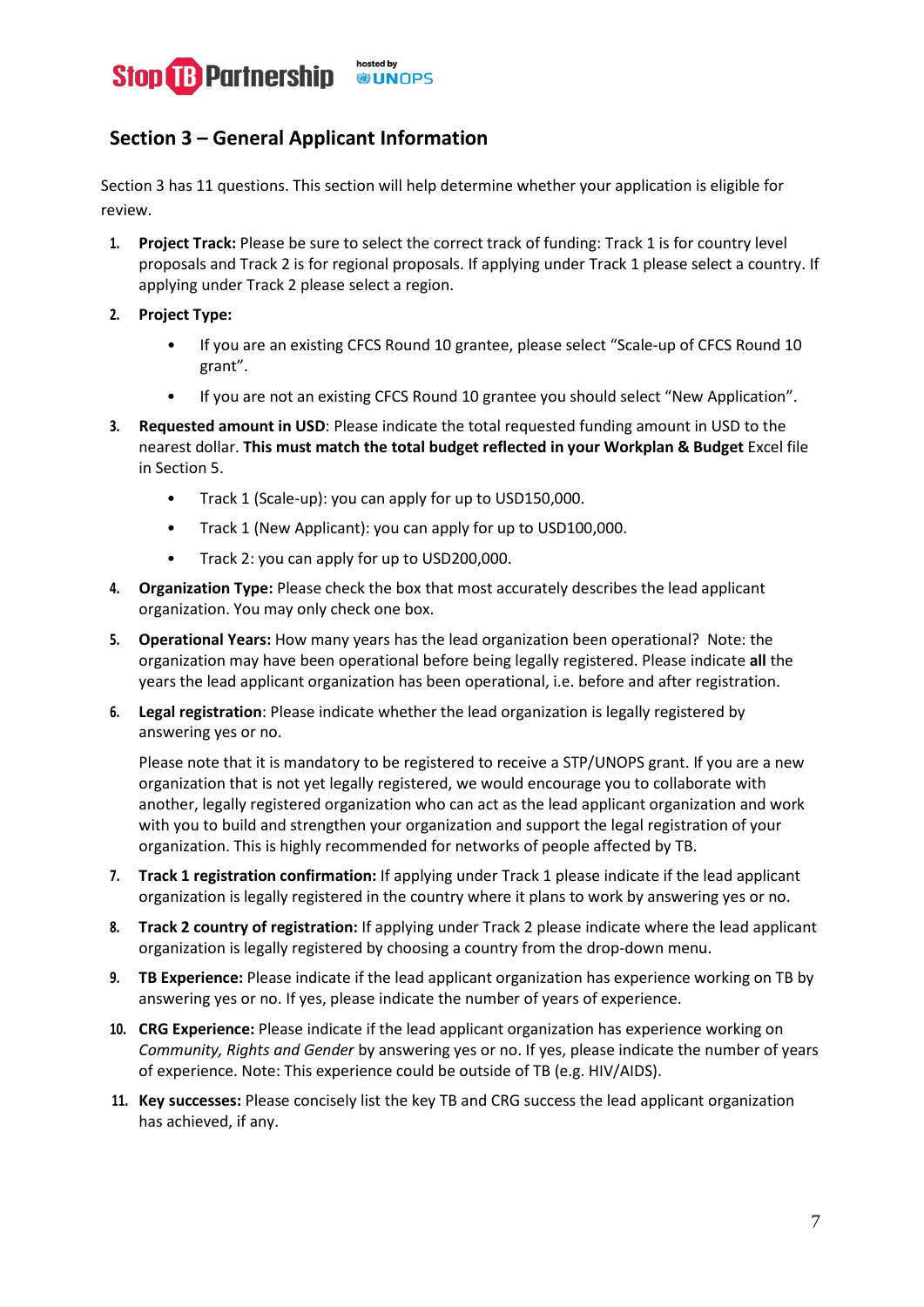

## **Section 4: General Proposal Information**

This section will help Stop TB Partnership/UNOPS with the overall evaluation of your application.

**1. Dimensions of the Right to Health:** Recent initiatives have resulted in a significantly enhanced evidence base on TB and human rights. This includes information generated from CRG Assessments, Community-led Monitoring and a recent [publication](https://www.hhrjournal.org/2021/12/building-the-evidence-for-a-rights-based-people-centered-gender-transformative-tuberculosis-response-an-analysis-of-the-stop-tb-partnership-community-rights-and-gender-tuberculosis-assessment/) in the *Harvard Journal on Health and Human Rights,* which summarizes the common CRG challenges and dimensions across 20 High Burden TB Countries. The detailed analysis per country can be found [here](https://www.stoptb.org/crg-assessment-results-analysis-0) This evidence must now be the basis of priority community and civil society led initiatives to end TB.

Bearing this evidence, and other evidence from your country / region, in mind please tick the box which most accurately describes the focus of your CFCS Round 11 application. You can only tick 1.

- Availability Accessibility Acceptability and Quality Challenges
- Non-discrimination and equal treatment
- Health-related freedoms
- Gender perspective
- Vulnerable and marginalized populations
- **Participation**
- Remedies and accountability
- **2. Dimensions of the Right to Health:** If applicable, please select all additional areas of focus/subfocus of your CFCS Round 11 application.
- **3. Problem statement**: Please describe, in less than 200 words, the problem in the TB response that your project proposes to address / overcome, bearing the above answers (Q. 1 and 2) in mind. Please refer to and draw from th[e CRG analysis](https://www.stoptb.org/crg-assessment-results-analysis-0) if information is available for your country.
- **4. Available evidence**: Please describe, in less than 200 words, existing evidence and sources of information to support your answer to Q.3 e.g. CRG Assessment, Stigma Assessment, National Strategic Plan, Research etc. If there is a lack of evidence, please elaborate.
- **5. Project Title for CFCS Round 11**: Please propose a title for your proposed CFCS Round 11 project. This should be concise and catchy – a 1 sentence "blurb" or advertisement for your proposed project. Some examples from previous grants:
	- Empowering the Next Generation of Advocacy and Grassroots Engagement for Tuberculosis (ENGAGE-TB)
	- Use MY Voice to EndTB: empowering community health workers to de-stigmatise TB care in South Africa
	- "Pro-ACT TB 2022": EECA communities and civil society drive achievement of 2022 targets of UN HLM on TB
- **6. Target population**: Please list the target population of your proposed project, with particular focus on key and vulnerable populations.
- **7. Location**: Please indicate precisely where you propose to implement the project activities. For Track 1 applications, please include the city / provinces / districts. For Track 2, please include a list of countries.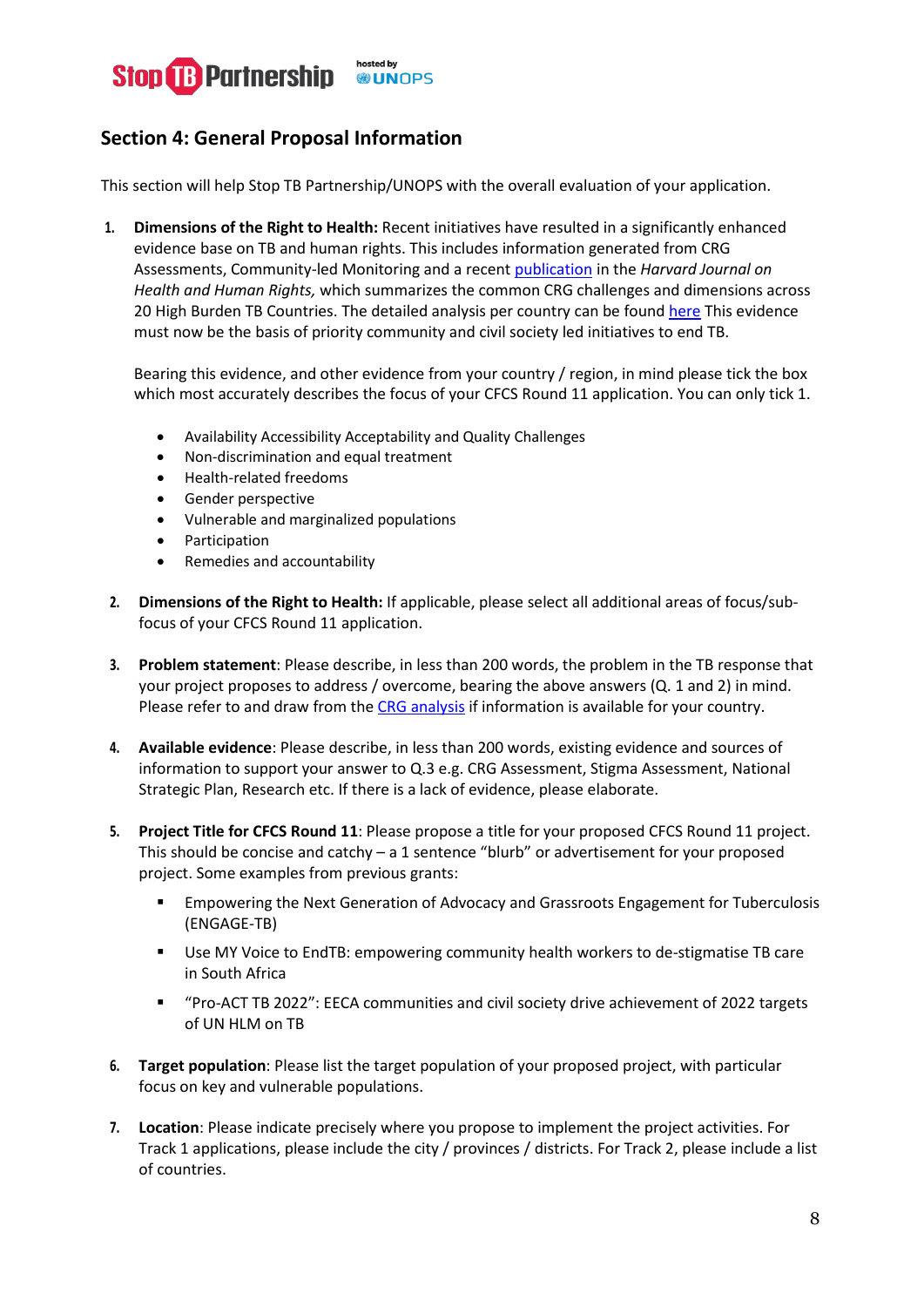

- **8. Aim of the proposed project**: In 1 sentence, please state the overall aim of the proposed project. This should include the location, target population and timeframe.
- **9. Objectives**: Please list your proposed project objectives. Your project objectives should be SMART (see below) and together must achieve the aim of the project.

#### **What are SMART objectives?**



- **Specific:** Make them specific and narrow for effective planning.
- **Measurable:** Make sure you will be able to prove you are making progress.
- **Achievable:** Make sure you can achieve and accomplish what you say within the stipulated timeframe.
- **Relevant:** Make sure they are relevant and respond to the problem you have articulated.
- **Time-based:** Make sure what you propose is doable within the timeframe proposed.
- **10. CRG Tools/ Project Inputs**: Please list which CRG tools you will use to implement activities (e.g. Tb Stigma Assessment, CRG Assessment, OneImpact community-led monitoring Framework and Digital Solution, Key and Vulnerable Population Guides, Right to Breath, Declaration of the Rights of People Affected by TB, Human Rights-Based TB Response, etc,)
- **11. Outcomes:** Please describe the short-term and long-term outcomes you expect to see at the end of the project. Please refer to the Theory of Change on page 10 of the CFCS Round 11 Information [Note.](https://www.stoptb.org/cfcs-round-11-information-note)
- **12. Impact**: Please describe the impact you expect to see at the end of the project. Please refer to the Theory of Change on page 10 of th[e CFCS Round 11 Information Note.](https://www.stoptb.org/cfcs-round-11-information-note)
- **13. Potential Risks**: Please describe in less than 200 words the potential risks to achieving your proposed objectives.
- **14. Risk Mitigation and Management**: Please describe in less than 200 words how you plan to mitigate and manage these potential risks.
- **15. Sustainability**: Please describe in less than 200 words how proposed activities will continue after the end of the CFCS grant.
- **16. Strategic Alignment**: Please describe in less than 200 words how your proposed project will support national priorities, as articulated in the National Strategic Plan.
- **17. Strategic Partners**: Please list the partners you propose to engage with to achieve project objectives and what role will they plan.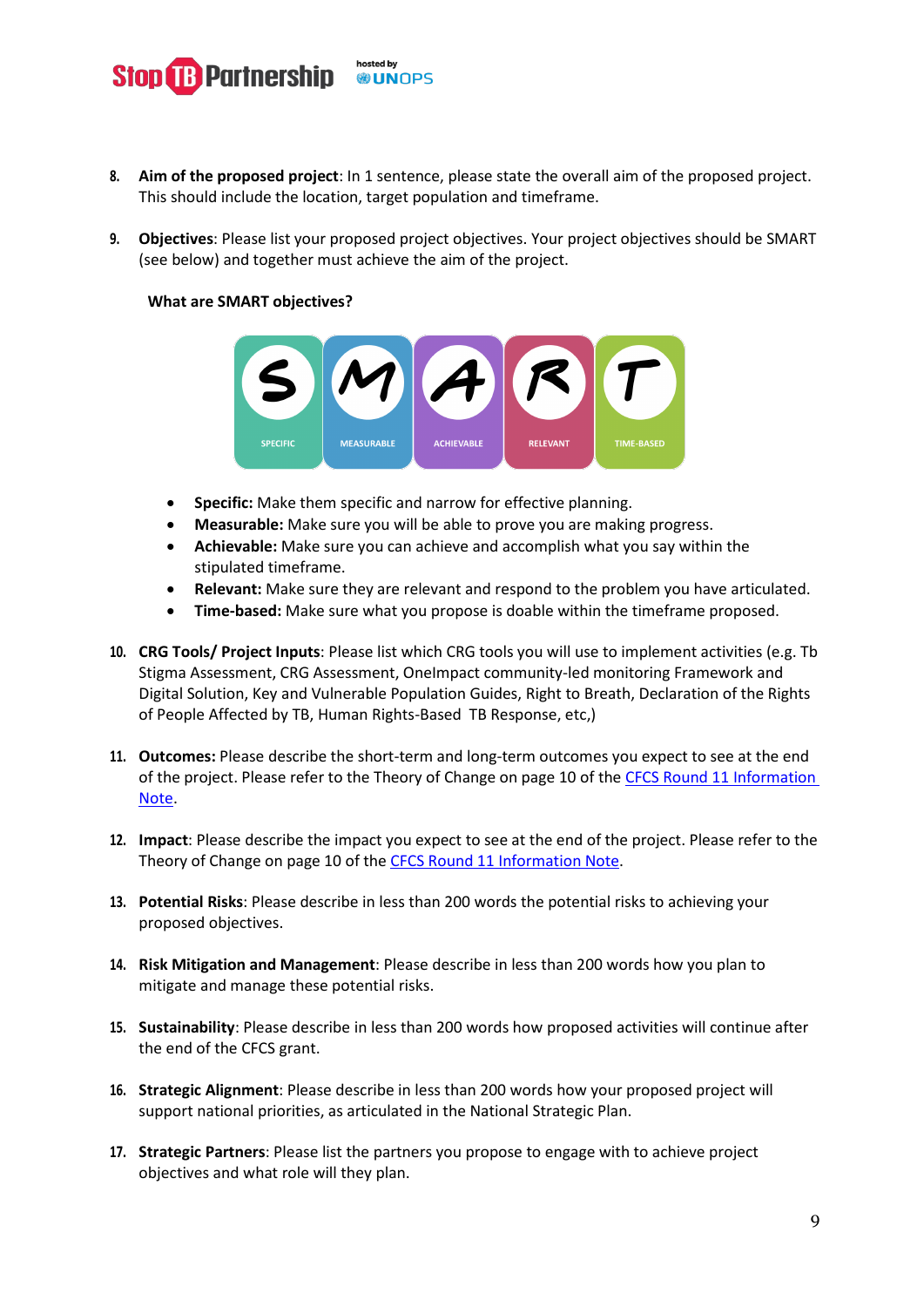

### **Section 5: Workplan and budget**

In this section, you will need to develop a Detailed Workplan & Budget that outlines the proposed activities and is reflective of answers provided in previous sections of the application.

Please download the MS Excel template and develop the workplan & budget **offline**. Once completed, you will need to upload the file in Section 6.

**IMPORTANT:** you must name your Workplan & Budget files as follows: CFCS R11\_*insert Organization Name or Abbreviation*\_workplanbudget

The name must:

- not be longer than 64 characters (including spaces)
- include only unaccented letters, numbers, hyphens, spaces or underscores
- not include any special characters (e.g. "&")

#### **General Guidance:**

- **Please include the lead applicant name**, where indicated.
- Please include the **project aim and title** where indicated these should match the answers provided in Section 4 (Q.5 and 8).
- Grant implementation is 18 months your workplan and budget should therefore cover the full 18-month period.
- If sub-granting please develop one master Workplan & Budget file. However, each sub-grantee should also develop their own Workplan & Budget which can be referenced as needed by the review committee. The master workplan/budget **and** sub-grantee budget-workplan(s) should be uploaded in Section 6.
- When considering your objectives and activities, please refer to the Theory of Change on page 10 of th[e CFCS Round 11 Information Note.](https://www.stoptb.org/cfcs-round-11-information-note)
- You can insert additional rows into the Excel template to add additional objectives and activities
- The **budget total** included in the Workplan & Budget should **exactly match** the total requested amount in Section 3 (Q.3).
- Both Sheets of the Excel template ("Detailed Workplan & Budget" and "Summary Budget") **must** be completed. The Summary Budget provides a summary (**at Objective level only**) of the detailed workplan and budget. Please ensure that Objective numbers, descriptions, budgeted amounts and overall budget total are the same in both sheets.
- **HR costs:** You can include HR costs which can be directly associated with the grant as direct costs under grant activities, or as a separate HR budget line for personnel working on grant activities, support roles etc (if not full time then as a %)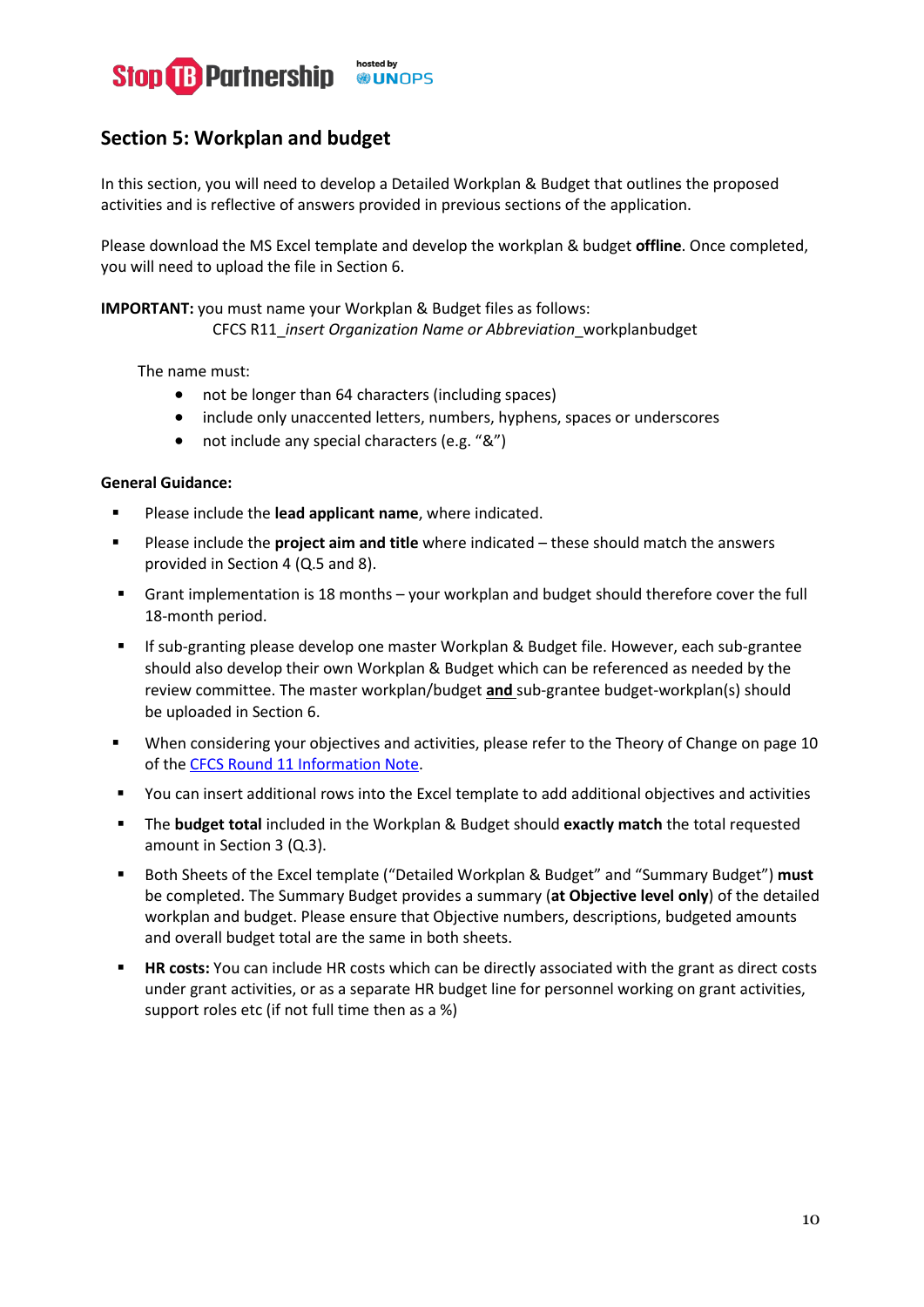

#### **Objectives:**

- Objectives included in the Workplan & Budget should be the same as those included in Section 4 (Q.9).
- Objectives should be SMART (See Section 4 Q9).
- **Advocacy & Accountability** you must budget 10% of the grant total for advocacy and accountability. There are a number of accountability initiatives supporting countries to reach the UNHLM on TB targets and commitments. These include, but are not limited to, A Deadly Divide: TB Commitments vs TB Realities; TB Programs Governance Report; and, Step Up For TB. This budget category should include work at the country level as well as work at the global and regional level, and Stop TB Partnership will provide further guidance in the grant making stage.
- **Indirect costs:** You should include any indirect costs associated with grant implementation up to a **maximum of 10% of the total grant budget**. Indirect costs are are operational costs e.g. common costs, licenses and certifications, administration costs, IT infrastructure, etc.
- You must have fewer than 12 Objectives (including Indirect Costs and Advocacy & Accountability).

#### **Workplan Columns:**

- **Project Activities:** (column B) Please list project activities. Activities should contribute to the Objective.
- **Activity Description:** (column C) Please describe some description of how the activity will be carried out.
- **Responsible:** (column D) Please indicate who will oversee each activity (e.g. Project Manager, sub-grantee...)
- **Inputs:** (column E) Please list which CRG tools you will use to implement activities (e.g. Tb Stigma Assessment, CRG Assessment, OneImpact community-led monitoring Framework and Digital Solution, Key and Vulnerable Population Guides, Right to Breath, Declaration of the Rights of People Affected by TB, Human Rights-Based TB Response, etc,)
- **Deliverables:** (column F) Deliverables are the products of an activity. For example if your activity is to organize a community training session on the UNHLM 2022 targets, the deliverables could include a training report, an action plan etc. Deliverables can also be tangible products, such as 50 translated copies of A Deadly Divide Call to Action in your local language.
- **Expected Results:** (columns G and H) Please describe the short-term and long-term outcomes you expect to see at the end of the project. Please refer to the Theory of Change on page 10 of the [CFCS Round 11 Information Note.](https://www.stoptb.org/cfcs-round-11-information-note)
- **Timelines:** (column I) Please indicate the quarters in which activities will take place (e.g. Q1 and Q3)
- **Budget Details:** (column J) this should be a brief breakdown of the types of costs included in the activity budget (e.g. Translation: 100 USD; Project Manager: 500 USD)
- **Quarterly Budget:** (columns K-N) Please include the budget per quarter for each activity
- **Total Budget:** (column O) There is a SUM formula for each cell in column O this should be the sum of the amounts indicated per quarter.